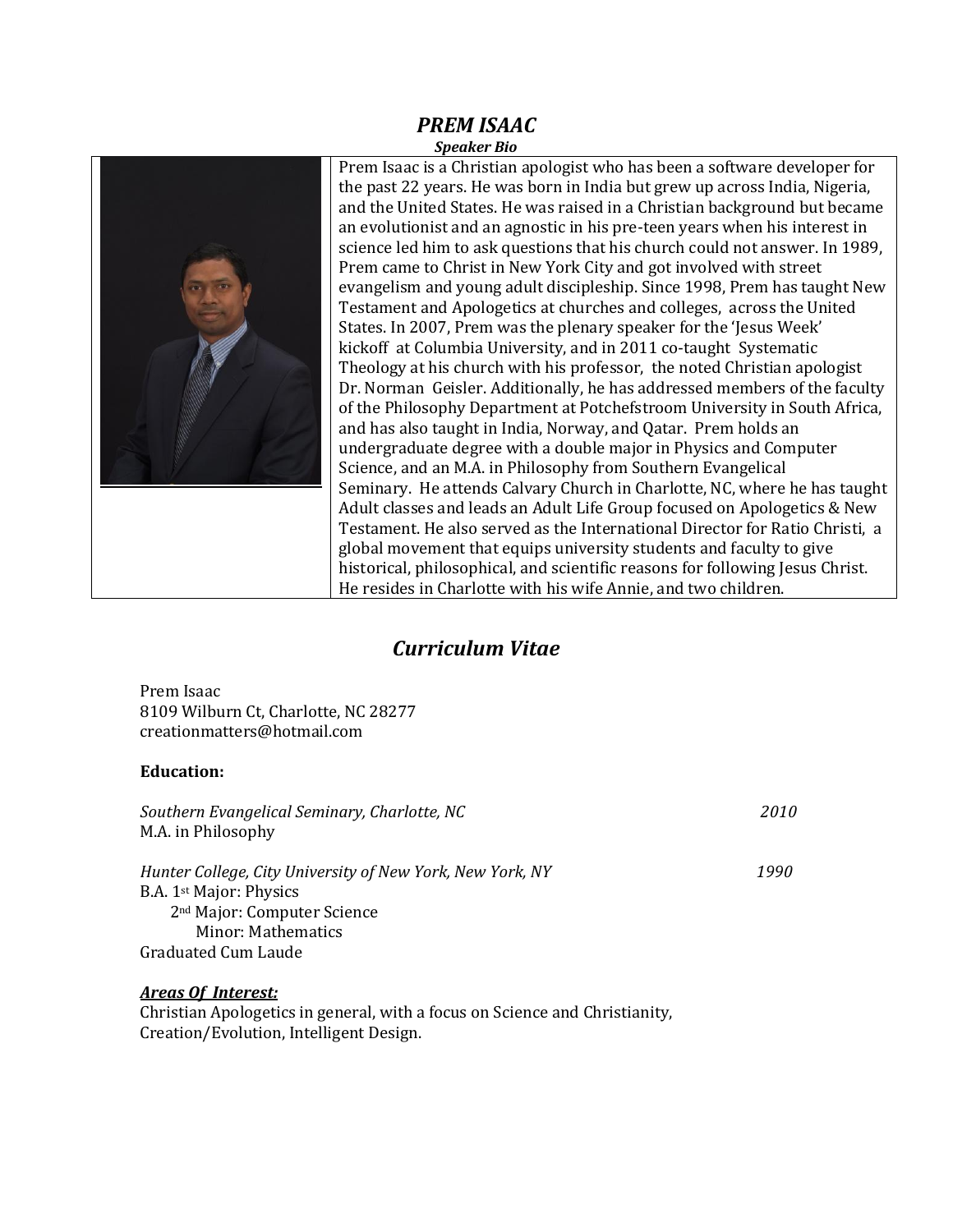# *Software Development Work Experience*

| Bank of America, Charlotte NC                  | 2014 - Present |
|------------------------------------------------|----------------|
| Fuzzy Logix, LLC, Charlotte, NC                | 2011-2014      |
| Bank of America, Charlotte, NC                 | 2003-2011      |
| Barclays Capital, New York, NY                 | 2000-2003      |
| The Chase Manhattan Bank, Hicksville, NY       | 1999           |
| Tokio Marine & Fire Insurance Co, New York, NY | 1999           |
| Prudential IIG, Roseland, NJ                   | 1998-1999      |
| The Chase Manhattan Bank, New York, NY         | 1996-1998      |
| Fund for the City of New York, New York, NY    | 1992-1996      |
|                                                |                |

## *Home Church Ministry Experience:*

*Calvary Church, Charlotte, NC*

2012 - Present : Leader/Teacher of the Family Builders Adult Life Group Wed Night Elective Teacher on Theology Proper, Creation, Science, & Apologetics

#### *Bethlehem Assembly of God, Valley Stream, NY*

Home Fellowship Leader, taught Adult Sunday School (New Testament) 1999 – 2003

## *Times Square Church, New York, NY*

1992-1995

Helped establish Young Adult Ministry. Took out teams for street & door-to-door witnessing to various parts of New York (Central Park, Tompkins Square Park, Staten Island Ferry, Redhook, Grand Concourse), taught 13-week Mens's discipleship class, functioned as Altar Worker, worked in the mobile Kitchen ministry to the homeless.

# *Speaking Experience – United States*

### **2015**

**Western Piedmont Community College, Morganton, NC**: Spoke on Evidence for the Existence of God to a gathering of College students, High Schoolers, Pastors and members of the community.

**Aramaic Broadcasting Network (ABN Sat):** Appeared live on TV program to be interviewed on the issue of God and Science and took questions from callers.

**Bridge Conference on Christian Apologetics, Peachtree City, GA**: Spoke on Evidence for God's existence and on Refuting Darwinism

#### **2014**

Calvary Church Adult Life Group, Charlotte, *Matthew's Gospel* Charlotte Youth Apologetics Conference, Charlotte Winthrop University, Charlotte, Ratio Christi Chapter *God and Science* Arcadia Homes Men's Bible Study, Charlotte, *Introduction to Apologetics*

# **2013**

National Apologetics Conference, Charlotte, *Philosophical Problems in Modern Physics*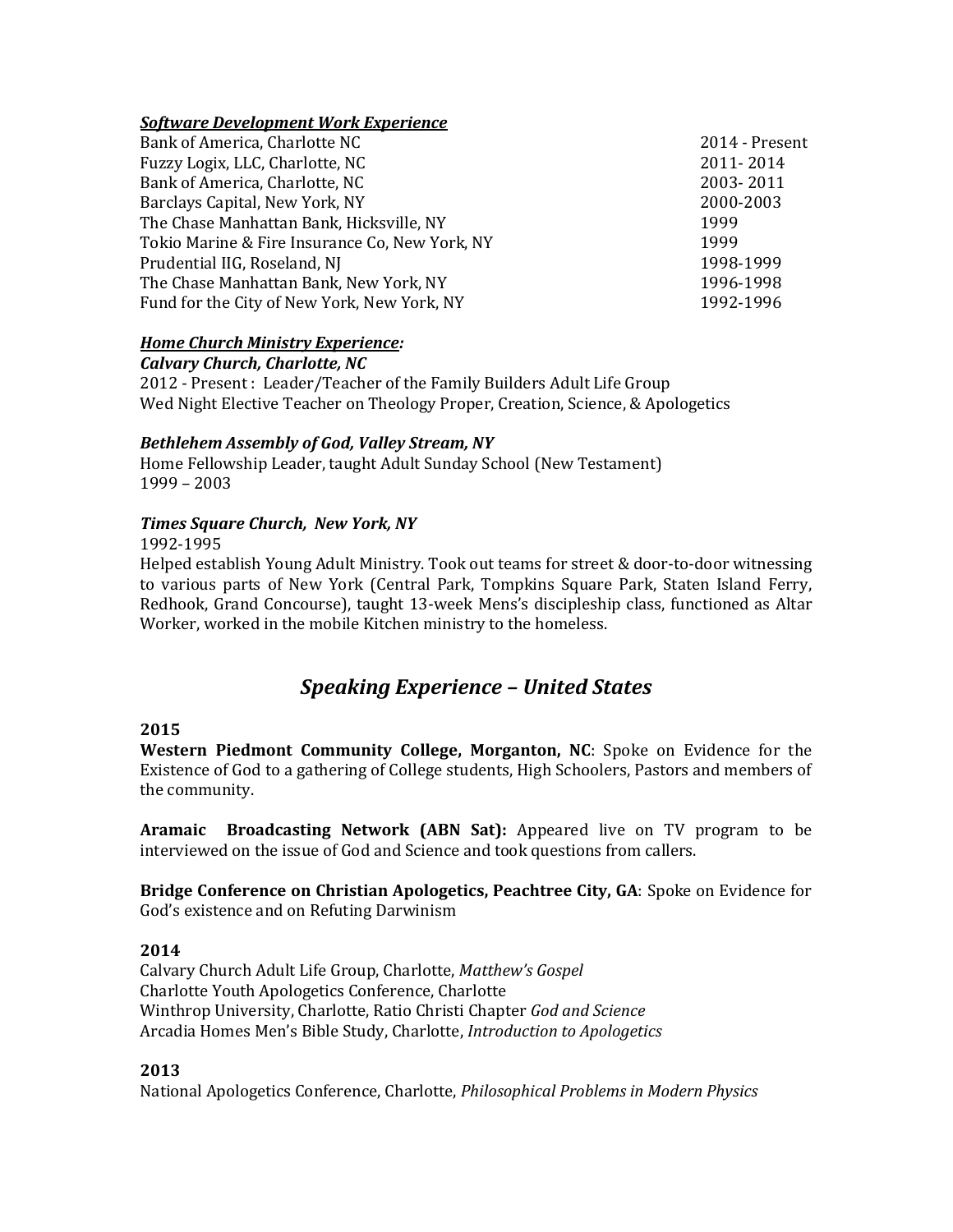Lenoir-Rhyne University, Lenoir, Ratio Christi Chapter, *Science and Meaning* Pennsylvania Apologetics Conference, Ephrata, *God and Science* Calvary Church Adult Life Group, Charlotte, *Paul's Epistle to the Ephesians*

### **2012**

National Apologetics Conference, Charlotte, *Philosophical Errors in Modern Physics* University of North Carolina, Charlotte, Ratio Christi Chapter, Queens University, Charlotte, Ratio Christi Chapter, *God and Science*

## **2011**

National Apologetics Conference *God and Science* Calvary Church, Charlotte, NC Attributes of God (11 week class) Calvary Church, Charlotte NC *Creation,Science, Apologetics (11 week class)*  Calvary Church, Charlotte, NC *Gospel of John (5 week session)* Grace Community Church, Ormond Beach, FL *Truth & Reality, The Trinity*

## **2010**

Lenoir-Rhyne University, Morganton, NC *Convocation on Science & Christianity*  Grace Community Church, Madera, CA *Hinduism, God & Science*

## **2009**

Calvary Church, Charlotte, NC – *Attributes of God – (12 week adult class)* Calvary Church, Charlotte, NC - *Genesis 1 – 11 (5 week college class)*

#### **2008**

Hickory Grove Baptist Church, Charlotte, NC – *God & Science (9 week class)*  Bethlehem Assembly of God, Valley Stream, NY – *Apologetics Q&A Session* Indiana Baptist Apologetics Conference, Hobart, IN, *God & Science* United Methodist Church, Rock Hill, SC *Hinduism* Centerview Baptist Church, Maiden, NC *God & Science* Calvary Church, Charlotte, NC *High School Apologetics forum*

#### **2007**

Wake Forest University, Wake Forest, NC *Apologetics Q & A Panel* Forest Hills High School, NC *Creation & Evolution* Warren Baptist Church, GA *God & Science* Calvary Church Adult Sunday School, NC *Intro to the Book of James* Calvary Church Adult Sunday School, NC *Intro to Christian Apologetics* Southern Evangelical Seminary, NC *Apologetics Open Forum Q & A Panel*

# **2002 - 2006**

| 2005 |
|------|
| 2003 |
|      |
| 2002 |
|      |